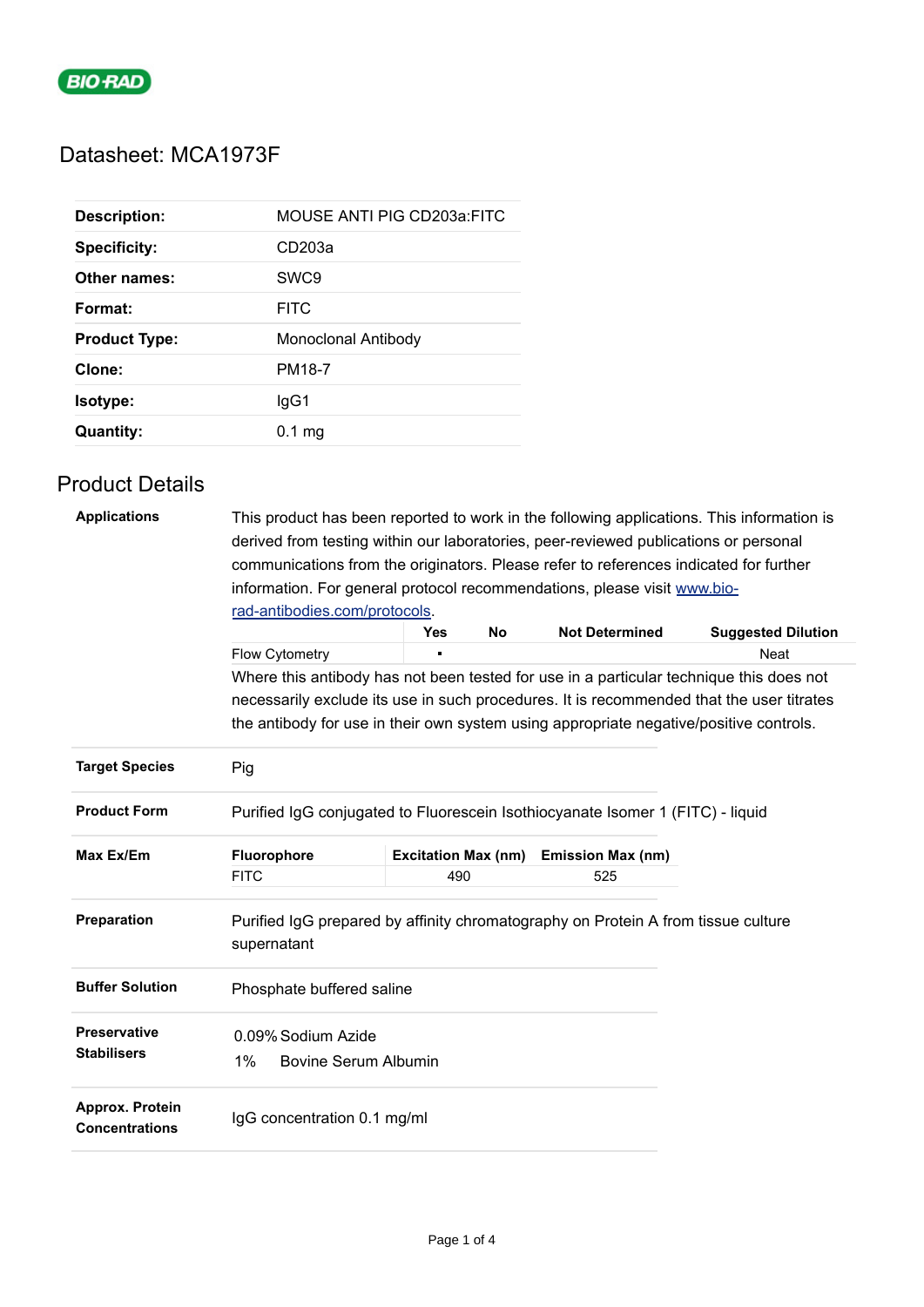| Immunogen              | Porcine alveolar macrophages.                                                                                                                                                                                                                                                                                                                                                                                                                                                                                                                                                                                                                                                                                                                                                                                                                                                                                                                                                                                                                                                                                                                                                                                                                    |
|------------------------|--------------------------------------------------------------------------------------------------------------------------------------------------------------------------------------------------------------------------------------------------------------------------------------------------------------------------------------------------------------------------------------------------------------------------------------------------------------------------------------------------------------------------------------------------------------------------------------------------------------------------------------------------------------------------------------------------------------------------------------------------------------------------------------------------------------------------------------------------------------------------------------------------------------------------------------------------------------------------------------------------------------------------------------------------------------------------------------------------------------------------------------------------------------------------------------------------------------------------------------------------|
| <b>RRID</b>            | AB_324137                                                                                                                                                                                                                                                                                                                                                                                                                                                                                                                                                                                                                                                                                                                                                                                                                                                                                                                                                                                                                                                                                                                                                                                                                                        |
| <b>Fusion Partners</b> | Spleen cells from immunized mice were fused with P3X63-Ag8-653 murine myeloma cells<br>(Kearney et al. 1979).                                                                                                                                                                                                                                                                                                                                                                                                                                                                                                                                                                                                                                                                                                                                                                                                                                                                                                                                                                                                                                                                                                                                    |
| <b>Specificity</b>     | Mouse anti Pig CD203a, clone PM18-7 recognizes porcine CD203a, originally clustered<br>as SWC9 at the Second International Swine CD Workshop (Dominguez et al. 1998) and<br>later identified as the porcine homologue of human ecto-nucleotidepyrophosphatase /<br>phosphodiesterase 1 or <b>ENPP1</b> (Petersen et al. 2007).                                                                                                                                                                                                                                                                                                                                                                                                                                                                                                                                                                                                                                                                                                                                                                                                                                                                                                                   |
|                        | Mouse anti Pig CD203a was originally reported to immunoprecipitate two bands, one of<br>~;205 kDa and one of ~130 kDa (Dominguez et al. 1998) under both reducing and<br>non-reducing conditions. CD203a migrates as a homodimer of ~260 kDa under<br>non-reducing conditions and a 130 kDa monomer under reducing conditions (Petersen et<br>al. 2007) from preparations of porcine alveolar macrophages.                                                                                                                                                                                                                                                                                                                                                                                                                                                                                                                                                                                                                                                                                                                                                                                                                                       |
|                        | CD203a is expressed widely in macrophage populations with notably high levels on<br>alveolar macrophages (Petersen et al. 2007, Hwang et al. 2015), it is not expressed on<br>monocyte populations (McCullough et al. 1997, Hwang et al. 2015).                                                                                                                                                                                                                                                                                                                                                                                                                                                                                                                                                                                                                                                                                                                                                                                                                                                                                                                                                                                                  |
|                        | SWC1a, expressed at very much higher levels on monocytes than mature macrophages<br>and CD203a (SWC9), expressed exclusively on mature tissue macrophages have been<br>used as markers of monocyte-macrophage differentiation (Sanchez et al. 1999).                                                                                                                                                                                                                                                                                                                                                                                                                                                                                                                                                                                                                                                                                                                                                                                                                                                                                                                                                                                             |
| <b>Flow Cytometry</b>  | Use 10ul of the suggested working dilution to label 10 <sup>6</sup> cells in 100ul.                                                                                                                                                                                                                                                                                                                                                                                                                                                                                                                                                                                                                                                                                                                                                                                                                                                                                                                                                                                                                                                                                                                                                              |
| <b>References</b>      | 1. McCullough, K.C. et al. (1997) Phenotype of porcine monocytic cells: modulation of<br>surface molecule expression upon monocyte differentiation into macrophages. Vet<br>Immunol Immunopathol. 58 (3-4): 265-75.<br>2. McCullough, K.C. et al. (1999) Intermediate stages in monocyte-macrophage<br>differentiation modulate phenotype and susceptibility to virus infection. <b>Immunology</b> . 98<br>$(2)$ : 203-12.<br>3. Boersma, W.J. et al. (2001) Summary of workshop findings for porcine B-cell markers.<br>Vet Immunol Immunopathol. 80 (1-2): 63-78.<br>4. Domínguez, J. et al. (1998) Porcine myelomonocytic markers: summary of the Second<br>International Swine CD Workshop. Vet Immunol Immunopathol. 60 (3-4): 329-41.<br>5. Dominguez, J. et al. (1998) Workshop studies with monoclonal antibodies identifying a<br>novel porcine differentiation antigen, SWC9. Vet Immunol Immunopathol. 60 (3-4): 343-9.<br>6. Petersen, C.B. et al. (2007) Porcine ecto-nucleotide<br>pyrophosphatase/phosphodiesterase 1 (NPP1/CD203a): cloning, transcription, expression,<br>mapping, and identification of an NPP1/CD203a epitope for swine workshop cluster 9<br>(SWC9) monoclonal antibodies. Dev Comp Immunol. 31 (6): 618-31. |
|                        |                                                                                                                                                                                                                                                                                                                                                                                                                                                                                                                                                                                                                                                                                                                                                                                                                                                                                                                                                                                                                                                                                                                                                                                                                                                  |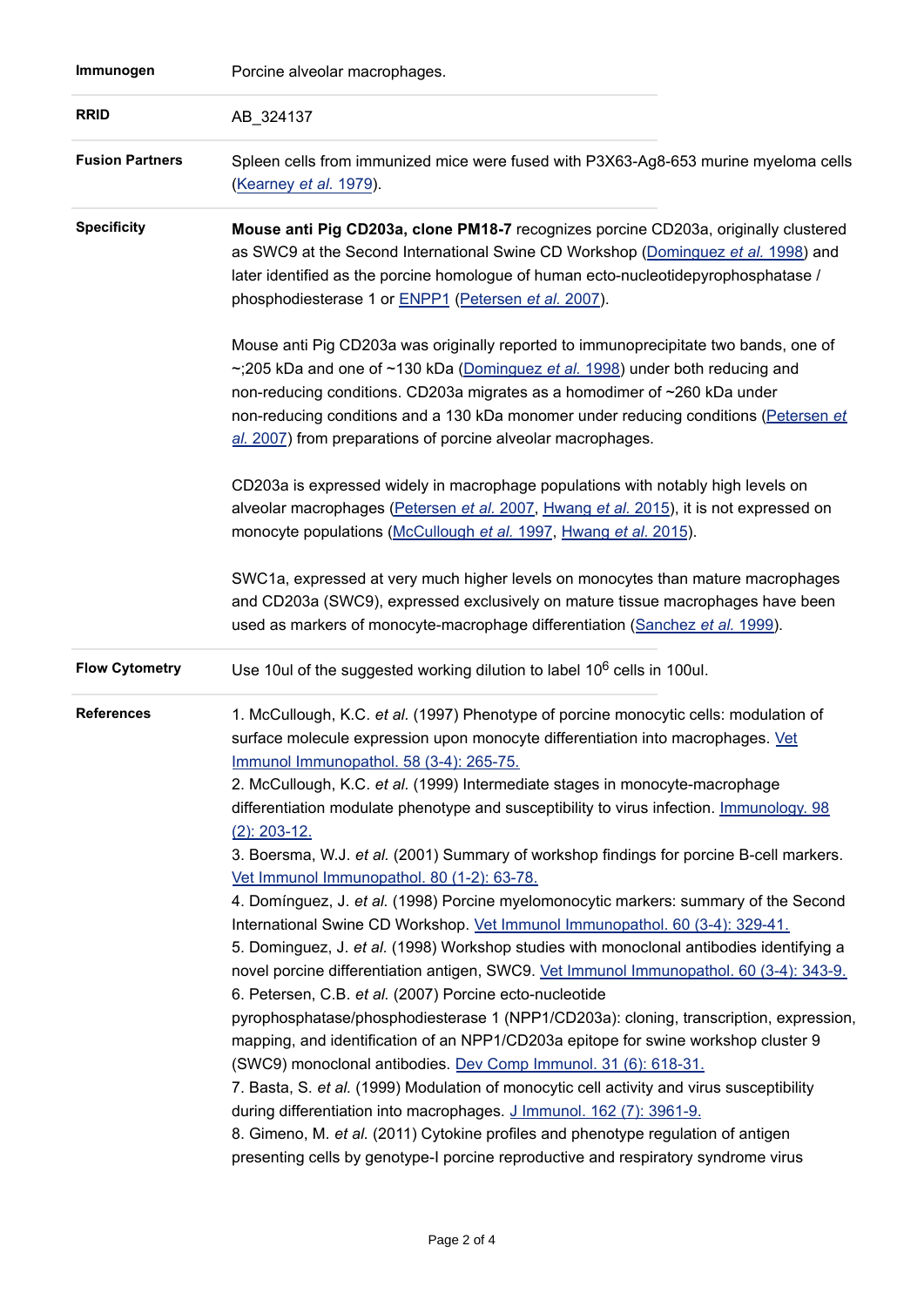isolates. [Vet Res. 42: 9.](http://www.ncbi.nlm.nih.gov/pubmed/21314968)

|                        | 9. Sánchez, C. et al. (1999) The porcine 2A10 antigen is homologous to human CD163<br>and related to macrophage differentiation. J Immunol. 162 (9): 5230-7.<br>10. Cantu, E. et al. (2006) Depletion of pulmonary intravascular macrophages prevents<br>hyperacute pulmonary xenograft dysfunction. Transplantation. 81 (8): 1157-64.<br>11. Basta, S. et al. (2001) Lipopolysaccharide and phorbol 12-myristate 13-acetate both<br>impair monocyte differentiation, relating cellular function to virus susceptibility.<br>Immunology. 103 (4): 488-97.<br>12. Lithgow, P. et al. (2014) Correlation of cell surface marker expression with African<br>swine fever virus infection. Vet Microbiol. 168: 413 - 9.<br>13. Ondrackova, P. et al. (2013) Phenotypic characterisation of the monocyte<br>subpopulations in healthy adult pigs and< i> Salmonella-infected piglets by seven-colour<br>flow cytometry. Res Vet Sci. 94: 240 - 5.<br>14. Tsai, Y.C. et al. (2014) Differences in the expression of innate immune response-<br>modulating genes in blood monocytes between subclinically porcine circovirus type s<br>(PCV2)-infected and PCV2-free pigs prior to and after lipopolysaccharide stimulation in                                                     |
|------------------------|----------------------------------------------------------------------------------------------------------------------------------------------------------------------------------------------------------------------------------------------------------------------------------------------------------------------------------------------------------------------------------------------------------------------------------------------------------------------------------------------------------------------------------------------------------------------------------------------------------------------------------------------------------------------------------------------------------------------------------------------------------------------------------------------------------------------------------------------------------------------------------------------------------------------------------------------------------------------------------------------------------------------------------------------------------------------------------------------------------------------------------------------------------------------------------------------------------------------------------------------------------------------------|
|                        | vitro Taiwan Veterinary Journal. 40 (01): 37-48.<br>15. Hwang, J.H.et al. (2015) Characterization of monoclonal antibodies against porcine<br>pulmonary alveolar macrophages of gnotobiotic miniature swine. Biochem Biophys Res<br>Commun. 461 (2): 427-34.<br>16. Shao, L. et al. (2016) Tissue-specific mRNA expression profiles of porcine Toll-like<br>receptors at different ages in germ-free and conventional pigs. Vet Immunol<br>Immunopathol. 171: 7-16.<br>17. Fernández-Caballero, T. et al. (2018) Phenotypic and functional characterization of<br>porcine bone marrow monocyte subsets. Dev Comp Immunol. 81: 95-104.<br>18. Sautter, C.A. et al. (2018) Phenotypic and functional modulations of porcine<br>macrophages by interferons and interleukin-4. Dev Comp Immunol. 84: 181-92.<br>19. Burkard, C. et al. (2017) Precision engineering for PRRSV resistance in pigs:<br>Macrophages from genome edited pigs lacking CD163 SRCR5 domain are fully resistant<br>to both PRRSV genotypes while maintaining biological function. PLoS Pathog. 13 (2):<br>e1006206.<br>20. Zimmermann, C.E. et al. (2021) Characterization of porcine mesenchymal stromal<br>cells and their proliferative and osteogenic potential in long-term culture. J Stem Cells |
| <b>Further Reading</b> | Regen Med. 17 (2): 49-55.<br>1. Piriou-Guzylack, L. & Salmon, H. (2008) Membrane markers of the immune cells in<br>swine: an update. Vet Res. 39 (6): 54.                                                                                                                                                                                                                                                                                                                                                                                                                                                                                                                                                                                                                                                                                                                                                                                                                                                                                                                                                                                                                                                                                                                  |
| <b>Storage</b>         | This product is shipped at ambient temperature. It is recommended to aliquot and store at<br>-20 $^{\circ}$ C on receipt. When thawed, aliquot the sample as needed. Keep aliquots at 2-8 $^{\circ}$ C for<br>short term use (up to 4 weeks) and store the remaining aliquots at -20°C.<br>Avoid repeated freezing and thawing as this may denature the antibody. Storage in<br>frost-free freezers is not recommended. This product is photosensitive and should be<br>protected from light.                                                                                                                                                                                                                                                                                                                                                                                                                                                                                                                                                                                                                                                                                                                                                                              |
| <b>Guarantee</b>       | 12 months from date of despatch                                                                                                                                                                                                                                                                                                                                                                                                                                                                                                                                                                                                                                                                                                                                                                                                                                                                                                                                                                                                                                                                                                                                                                                                                                            |